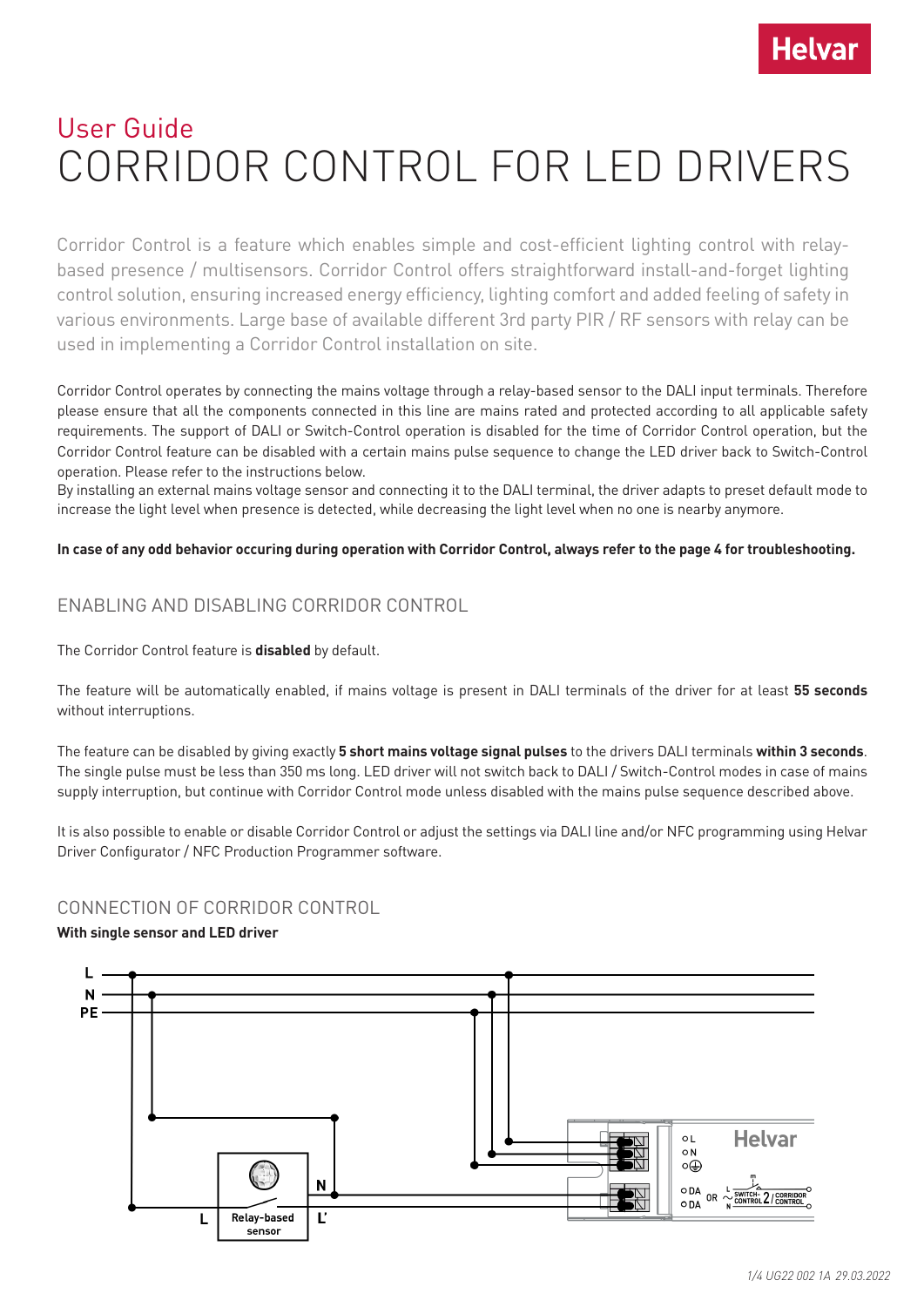

## CONNECTION OF CORRIDOR CONTROL

#### **With multiple sensors and LED drivers**

At least one PIR/multisensor is required for normal operation of Corridor Control, although connecting multiple sensors is possible too. In this case, all of the sensors must be connected **in parallel.**

It is also possible to connect multiple LED drivers into a single or multiple sensor connection. Then the mains voltage must be signalled **in parallel** into all DALI terminals of the LED drivers connected in the circuit.

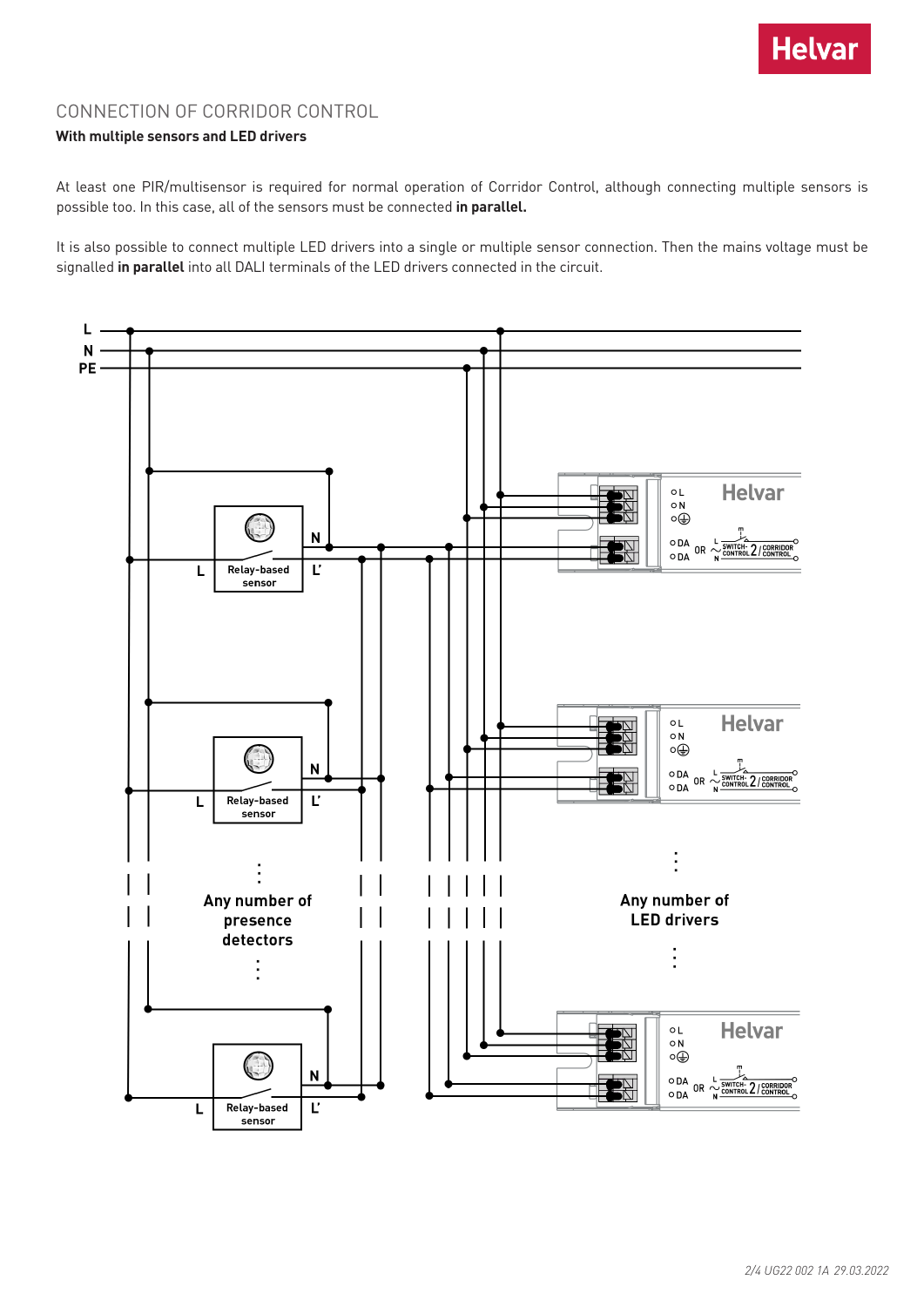

## CORRIDOR FUNCTION OPERATION AND PARAMETERS

When the Corridor Control is enabled and mains voltage is detected in the DALI terminals of the driver, the light level is increased to **Presence level** (default 100 %) within **Fade in time**. The **Presence level** light level will be kept constant, as long as mains voltage is present in the DALI terminals.

When the sensor stops sensing presence and the internal timer of the sensor (usually adjustable delay) runs out, the relay opens the circuit and the mains voltage disappears from the DALI terminals of the LED driver. Then, after the **Presence light prolong time**, the driver will start fading the light within **Fade out time** into the **Absence level** (default 10 %). If new presence and mains voltage appears in the DALI terminals during the **Presence light prolong time**, it will be counted again from the start after the mains voltage disappears from the DALI terminal.

The driver will maintain that light level for the duration of the **Absence light period** before switching the output to off level. By default, that period is infinite however, so that the output is never switched off, but the driver keeps the **Absence level** indefinitely until new trigger into **Presence level** is recognised.

Default parameters are presented below, and if desired the parameters can be adjusted by using the **Helvar Driver Configurator**  software, downloadable at www.helvar.com.

| <b>Parameter</b>               | Default value   | Min value | Max value          |
|--------------------------------|-----------------|-----------|--------------------|
| Fade in time                   | 0 <sub>s</sub>  | 0 s       | 120s               |
| Presence light prolong time    | 0 s             | 0 s       | 120 <sub>s</sub>   |
| Fade out time                  | 30 <sub>s</sub> | 0 s       | 120s               |
| Absence light period           | <b>Infinite</b> | 0 s       | 60 min or infinite |
| Presence level                 | $100\%$         | $0\%$     | 100%               |
| Absence level                  | 10 %            | $0\%$     | 100 %              |
| <b>Corridor Control status</b> | <b>Disabled</b> | Enabled   | <b>Disabled</b>    |



- 1. Fade in time
- 2. Presence light prolong time
- 3. Fade out time 4. Absence light period 6. Absence level
	- 5. Presence level